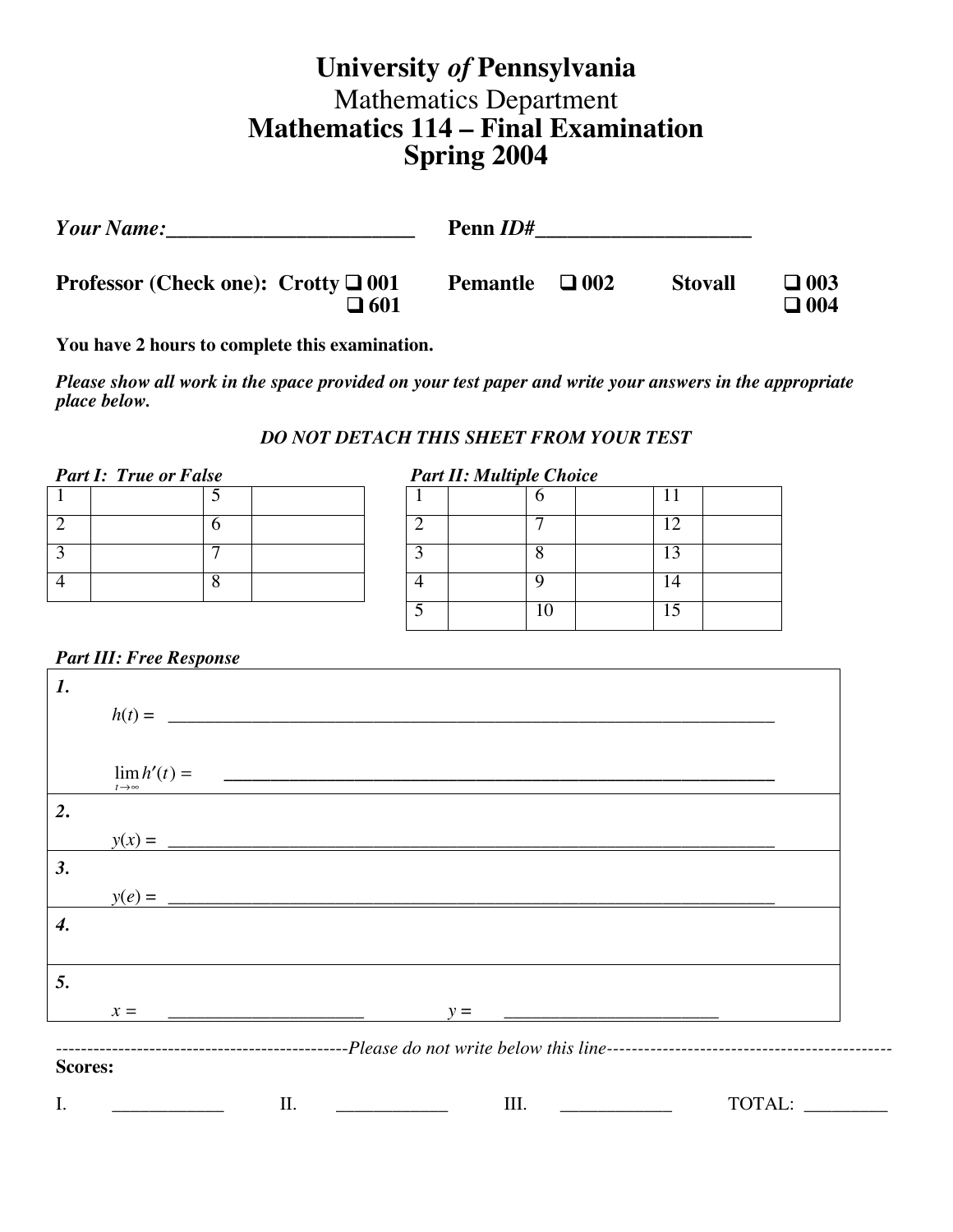## *True/False questions*

In the appropriate space on your answer sheet, label each statement as *True* or *False*. No justification is required.

1. If  $f(x, y)$  and  $f_y(x, y)$  are continuous on  $0 \le x \le 3$  and  $0 \le y \le 3$  then the initial value problem  $y' = f(x, y)$ and  $y(1) = 2$  has a unique solution for  $0 \le x \le 3$ .

Questions 2, 3, 4, 5: Consider the differential equation  $y' = g(y)$  where  $g(y)$  is given in the graph below:



- 2.  $y = -2$ ,  $y = 1$  and  $y = 5$  are constant solutions of  $y' = g(y)$ .
- 3. If the initial value  $y(0) = 4$ , the corresponding solution is increasing with a horizontal asymptote at 5.
- 4. If the initial value *y*(0) is greater than 5, the corresponding solution will be an increasing function.
- 5. If  $y(0) = -1$ , then the corresponding solution is increasing.
- 6. If  $\frac{\partial f}{\partial x} = \frac{\partial f}{\partial y}$ for all points  $(x, y)$  then  $f(x, y)$  = constant.
- 7. If  $f(x, y, z) = x^2 + y^2 + z^2$  then the highest point where  $f = 1$  will have  $\nabla f = 0$ .
- 8. The triangle *ABC* with vertices  $A = 2i + 4j$ ,  $B = 5i 2j$  and  $C = -3i j$  is a right triangle.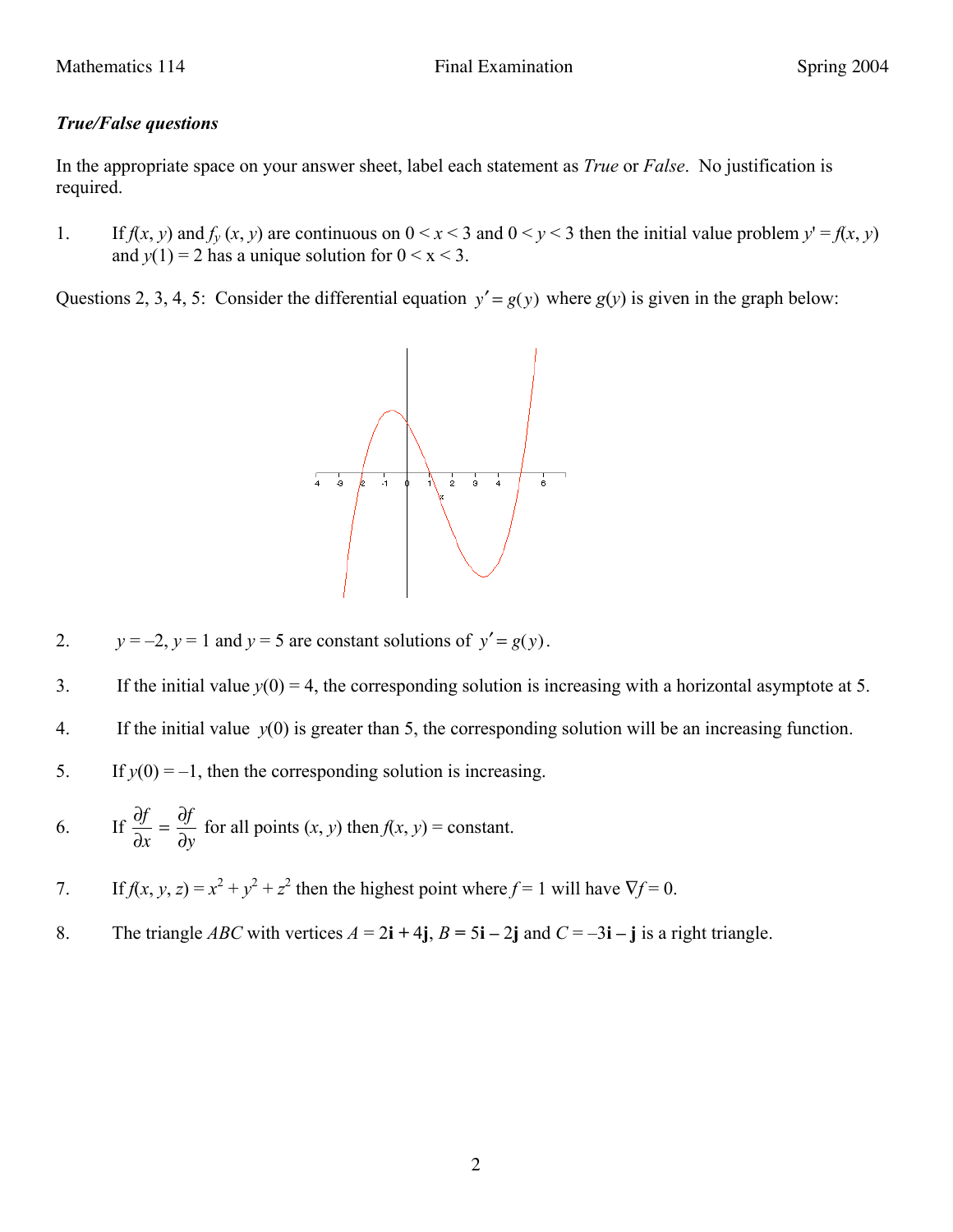## *Multiple Choice*:

Work each problem in the space provided. Write the letter corresponding to your answer in the appropriate space on your answer sheet.

1. If *R* is the region 
$$
x^2 + y^2 \le 4
$$
, then 
$$
\iint_R x \sqrt{x^2 + y^2} dA
$$
 is equivalent to  
\na) 
$$
\int_0^2 \int_0^{2\pi} r^2 d\theta dr
$$
\nb) 
$$
\int_0^2 \int_0^{2\pi} r^2 \cos \theta d\theta dr
$$
\nc) 
$$
4 \int_0^2 \int_0^{2\pi} r^3 \sin \theta d\theta dr
$$
\nd) 
$$
\int_{-2}^2 \int_{-2}^2 x \sqrt{x^2 + y^2} dy dx
$$
\ne) 
$$
\int_0^2 \int_0^{2\pi} r^3 \cos \theta d\theta dr
$$
\nf) 
$$
4 \int_0^2 \int_0^2 r^2 r dr d\theta
$$

|          | What is the area enclosed by one loop of the curve $r^2 = 2\sin\theta$ . |      |        |          |      |
|----------|--------------------------------------------------------------------------|------|--------|----------|------|
| a) $\pi$ | b) $3$                                                                   | c) 2 | d) $1$ | e) $1/2$ | f) 4 |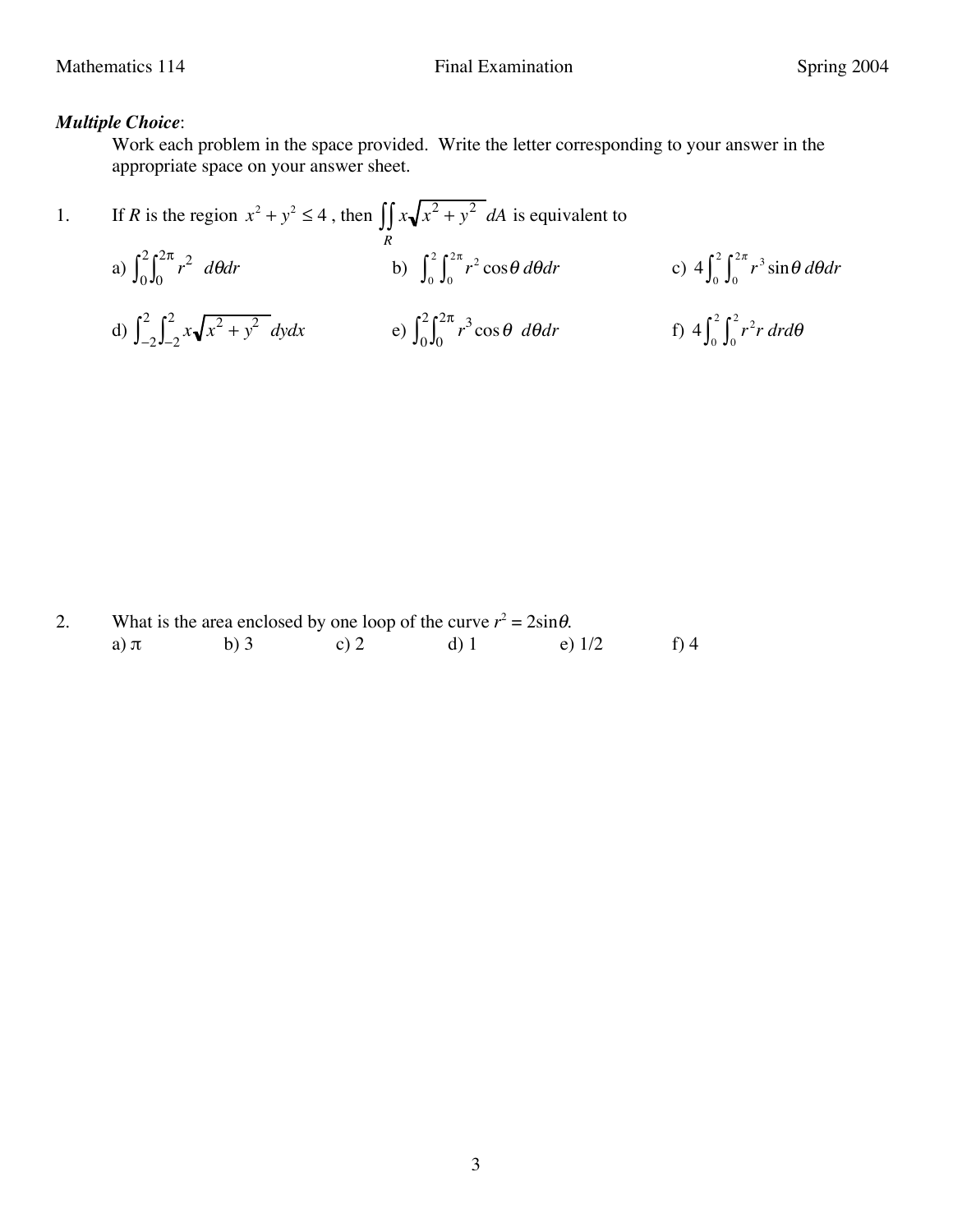3. Find the length of the curve  $\mathbf{r}(t) = 2t\mathbf{i} + \sin t\mathbf{j} + \cos t\mathbf{k}, 0 \le t \le 2\pi$ . a)  $\pi\sqrt{12}$  b) b)  $\pi\sqrt{20}$  c)  $4\pi$ d)  $\pi\sqrt{6}$ e)  $\pi\sqrt{18}$ f)  $\pi\sqrt{8}$ 

4. The value of  $\alpha$  for which the vector  $\mathbf{v} = -6\mathbf{i} + \alpha \mathbf{j} + 3\mathbf{k}$  is parallel to the plane  $z = 2x - 5y + 7$  is a) –3 b) –9/5 c) 0 d)  $8/5$  e) 2 f) 12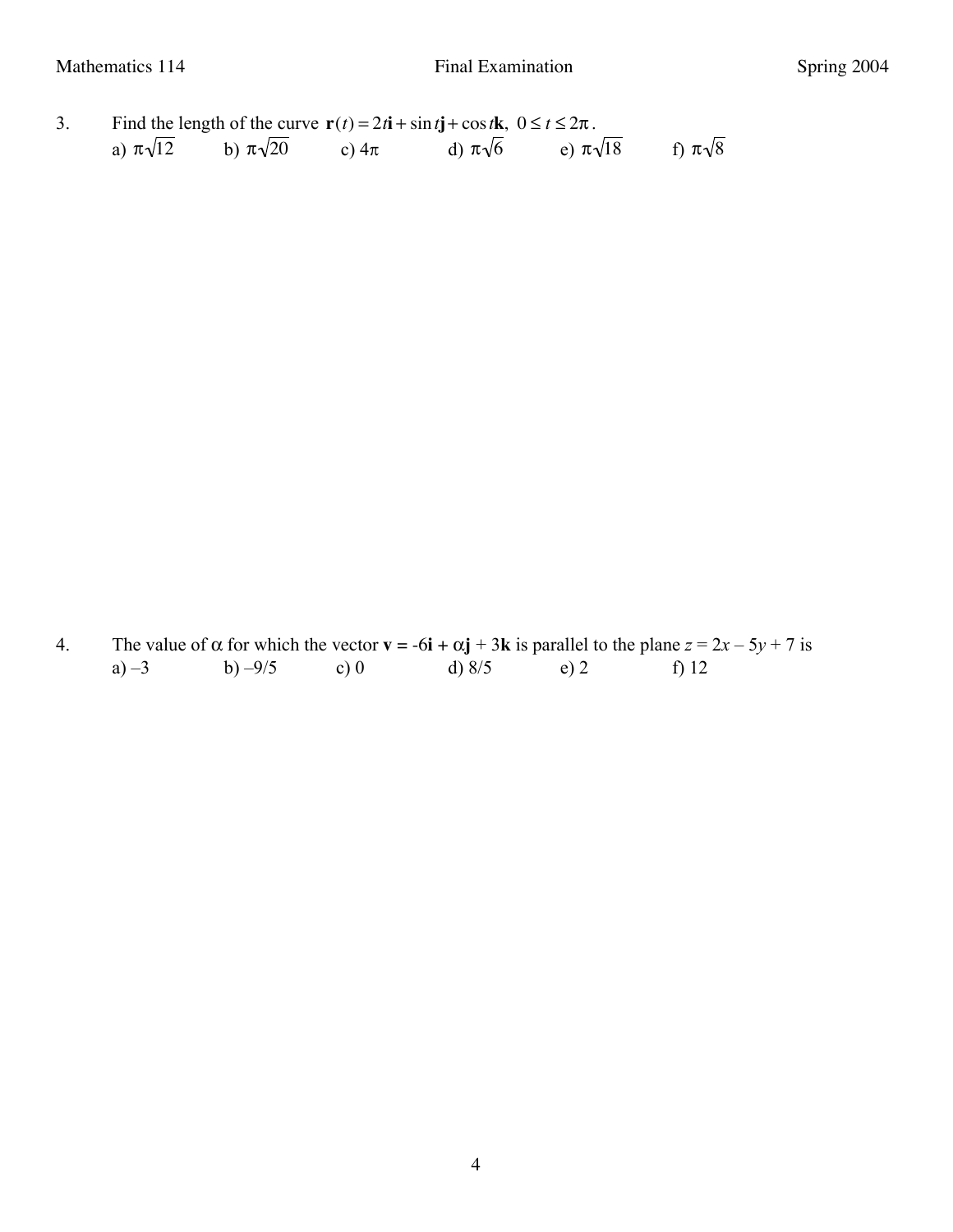Mathematics 114 **Final Examination** Final Examination Spring 2004

5. Let 
$$
g(x, t, z) = \frac{1}{t}(x - z^2t)
$$
. What is the value of  $\frac{\partial^2 g}{\partial z \partial t}$  when  $x = 1$ ,  $t = 2$  and  $z = 3$ ?  
\na) -27/3\nb) -17/2\nc) -12\nd) 8\ne) -2\nf) 0

6. The function  $f(x, y) = x^3 - y^2 - 3x + y + 5$  has critical points at P<sub>1</sub> =  $\begin{pmatrix} 1 & 1 \\ 1 & -1 \end{pmatrix}$ 2 !  $\left(1, \frac{1}{2}\right)$  and P<sub>2</sub> =  $\left(-1, \frac{1}{2}\right)$ 2 !  $\left(-1, \frac{1}{2}\right)$ . The nature

of these critical points is:

- c)  $P_1$  = minimum;  $P_2$  = saddle<br>e)  $P_1$  = saddle;  $P_2$  = minimum
- 1 ı a)  $P_1$  = maximum;  $P_2$  = maximum<br>c)  $P_1$  = minimum;  $P_2$  = saddle<br>d)  $P_1$  = saddle;  $P_2$  = maximum<br>d)  $P_1$  = saddle;  $P_2$  = maximum f)  $P_1$  = maximum ;  $P_2$  = saddle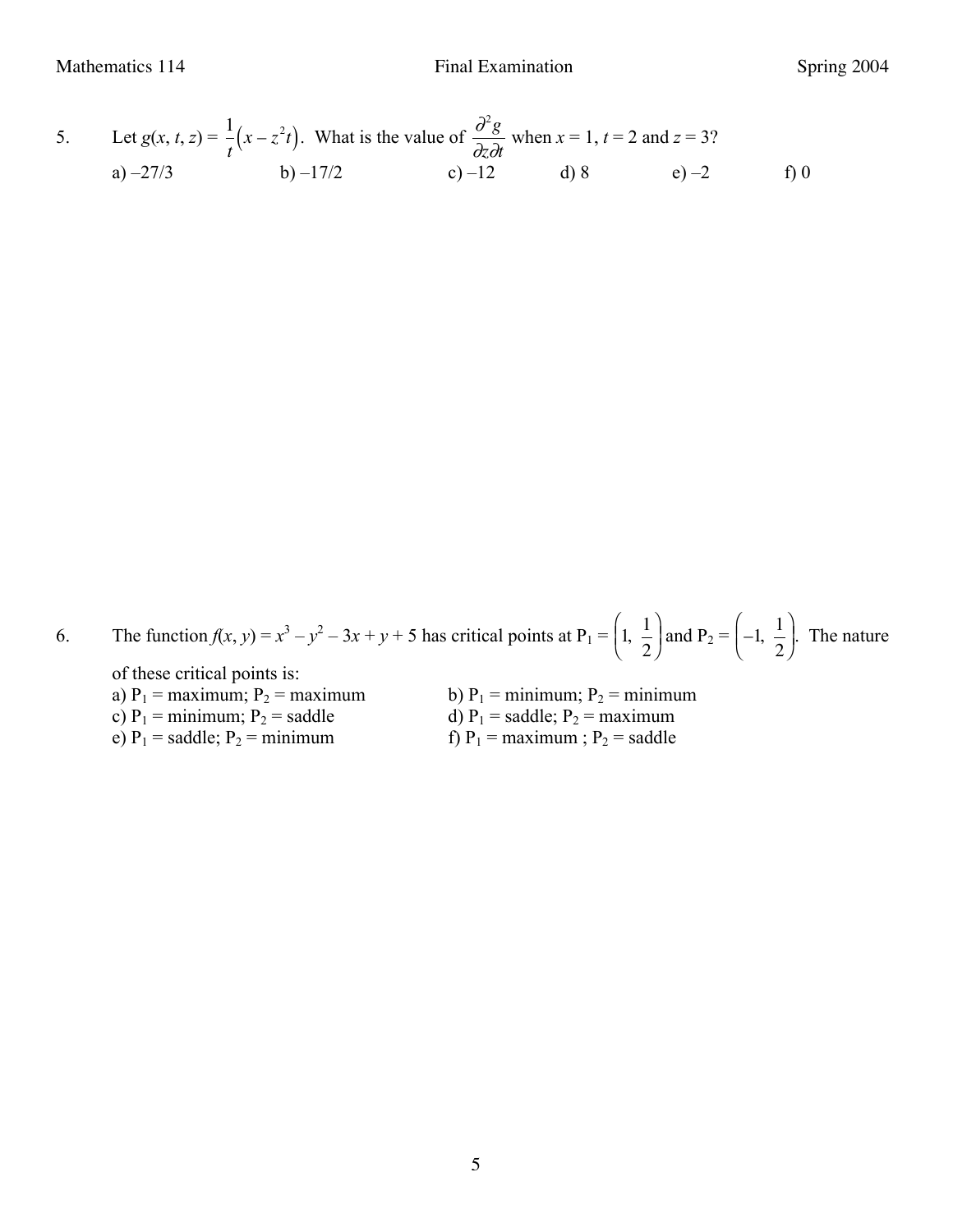7. Find the volume of the solid bounded by the paraboloid  $z = x^2 + y^2$  and the plane  $z = 1$ . a)  $\pi/6$  b)  $\pi/4$  c)  $\pi/3$  d)  $\pi/2$  e)  $2\pi/3$  f)  $5\pi/6$ 

8. Use a linear approximation of the function  $f(x, y) = e^{x \cos 2y}$  at (0, 0) to estimate  $f(0.1, -0.2)$ . a) 1.2 b) 1.1 c) 1 d) 0.9 e) 0.3 f) 0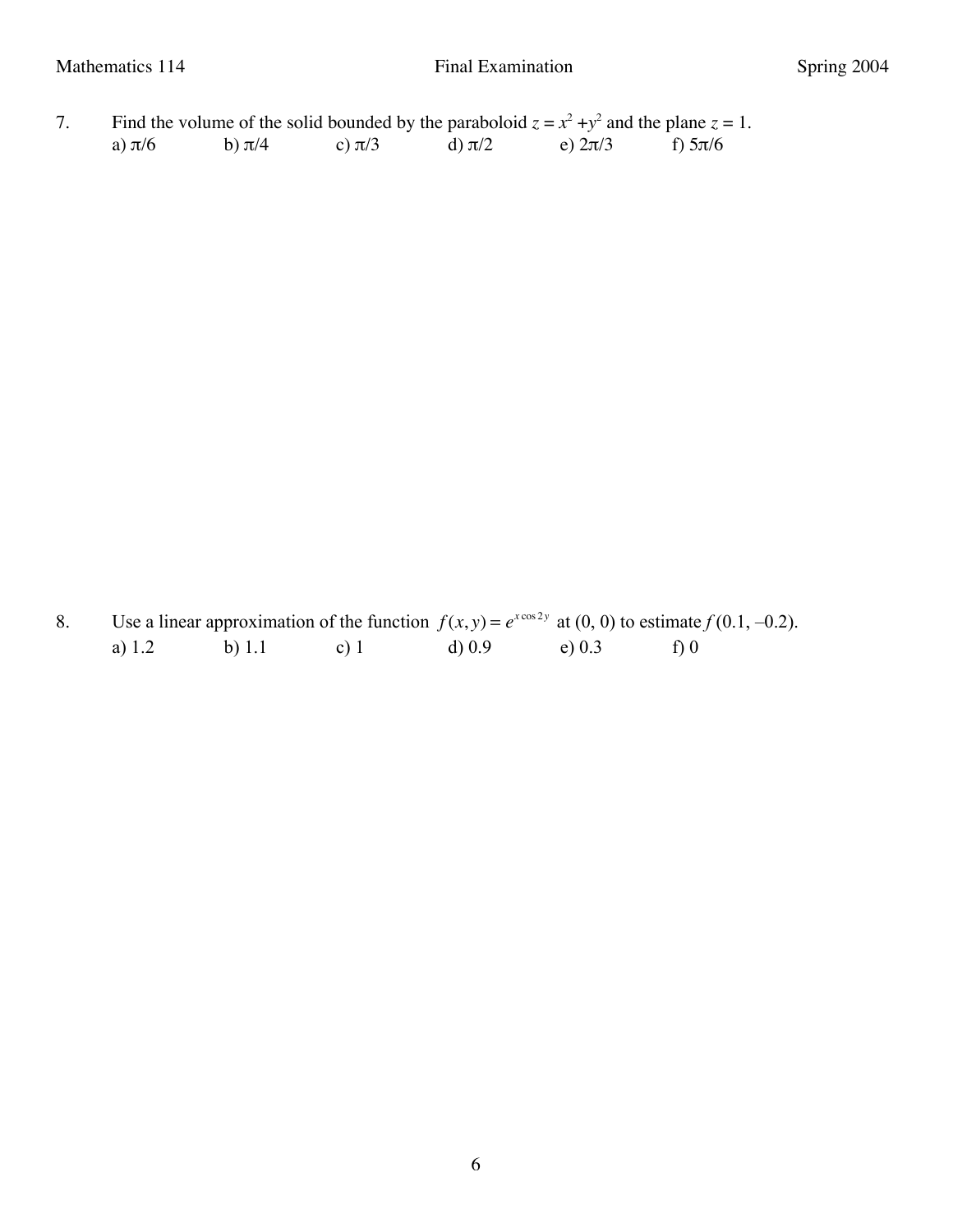9. In solving the differential equation  $y' + x^4y = 0$  by use of a power series  $\sum_{n}^{\infty} a_n x^n$ , what is the first value *n*=0 of *n* beyond  $n = 0$  for which the coefficient  $a_n$  can be non-zero? a) 1 b) 2 c) 3 d) 4 e) 5 f) 6

- 10. The initial value problem  $y' = x^3(1 + e^y)$  subject to  $y(0) = A$  where *A* is a constant: ֬֝֟֓֡֡ a) always increases without bound as x increases to infinity b) always increases to a finite limit as x increases to infinity c) always increases to infinity at some finite x value d) can exhibit more than one of behaviors a), b) and c), depending on the value of *A*
	-
	- e) has no solution in a neighborhood of zero
	- f) has only the constant solution  $y = A$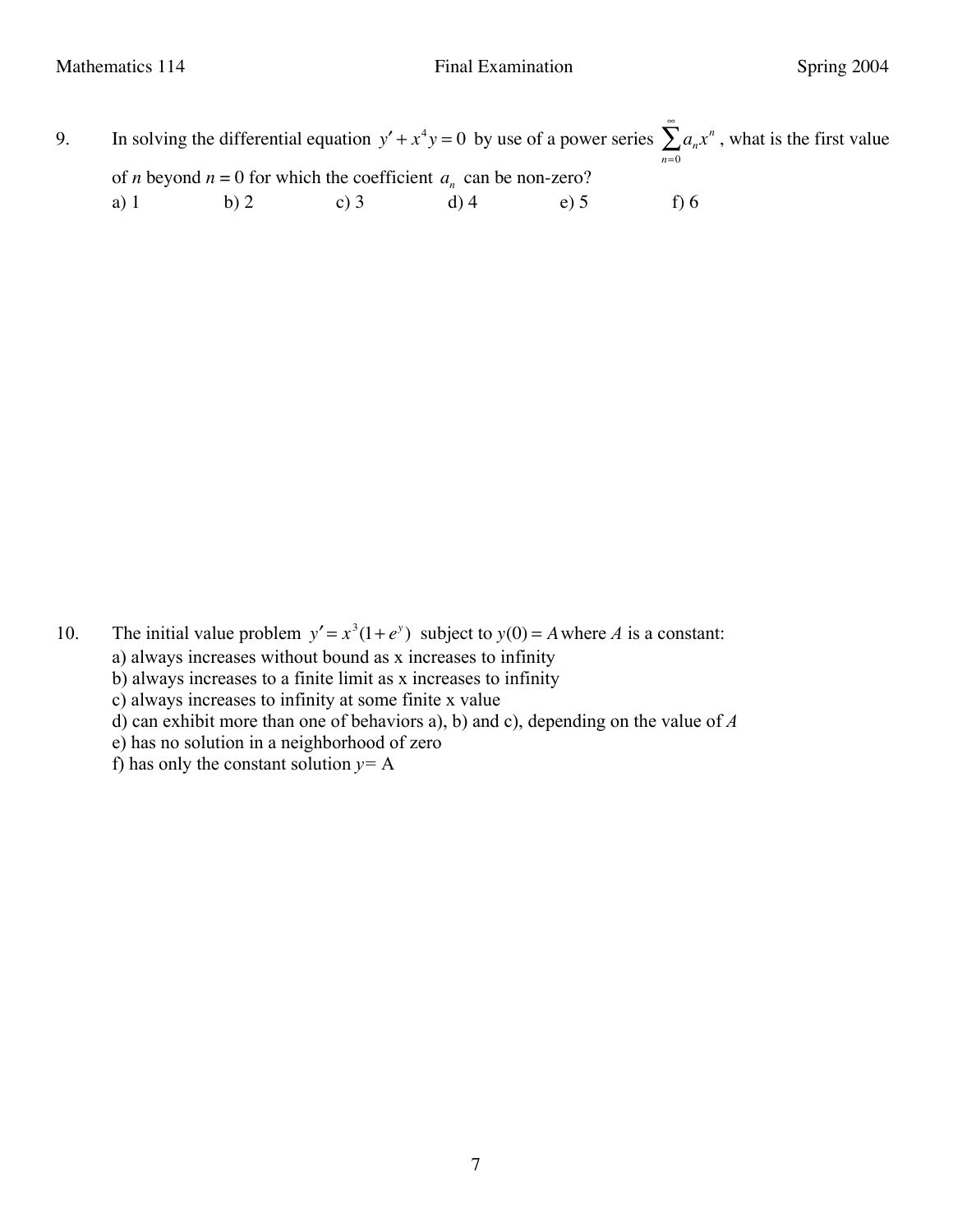11. The general solution of the differential equation  $(3x^2 + 2y^2)dx + (4xy + 6y^2)dy = 0$  is a)  $y - x^3 + 2x^2 + x = C$  b)  $x^3 + 2x^2y^2 = C$  c)  $xy^3 + 2x^2y = C$ d)  $x^3 + 4xy^2 + y^2 = C$  <br> e)  $x^3 + 2xy^2 + 2y^3 = C$  <br> f)  $x^2 + xy + y^2 = C$ 

12. Compute the third Picard iterate,  $y_3$ , for  $y' = x + y$  subject to  $y(0) = 1$ .

| a) $y_3 = 1$                            | b) $y_3 = 1 + x + x^2 + \frac{x^3}{3} + \frac{x^4}{4!}$ c) $y_3 = 1 + x^2 + \frac{x^4}{4!}$ |                                                             |
|-----------------------------------------|---------------------------------------------------------------------------------------------|-------------------------------------------------------------|
| d) $y_3 = 1 + x + x^2 + \frac{x^3}{3!}$ | e) $y_3 = 1 + x + \frac{x^2}{2}$                                                            | f) $y_3 = \frac{x^2}{2!} + \frac{x^3}{3!} + \frac{x^4}{4!}$ |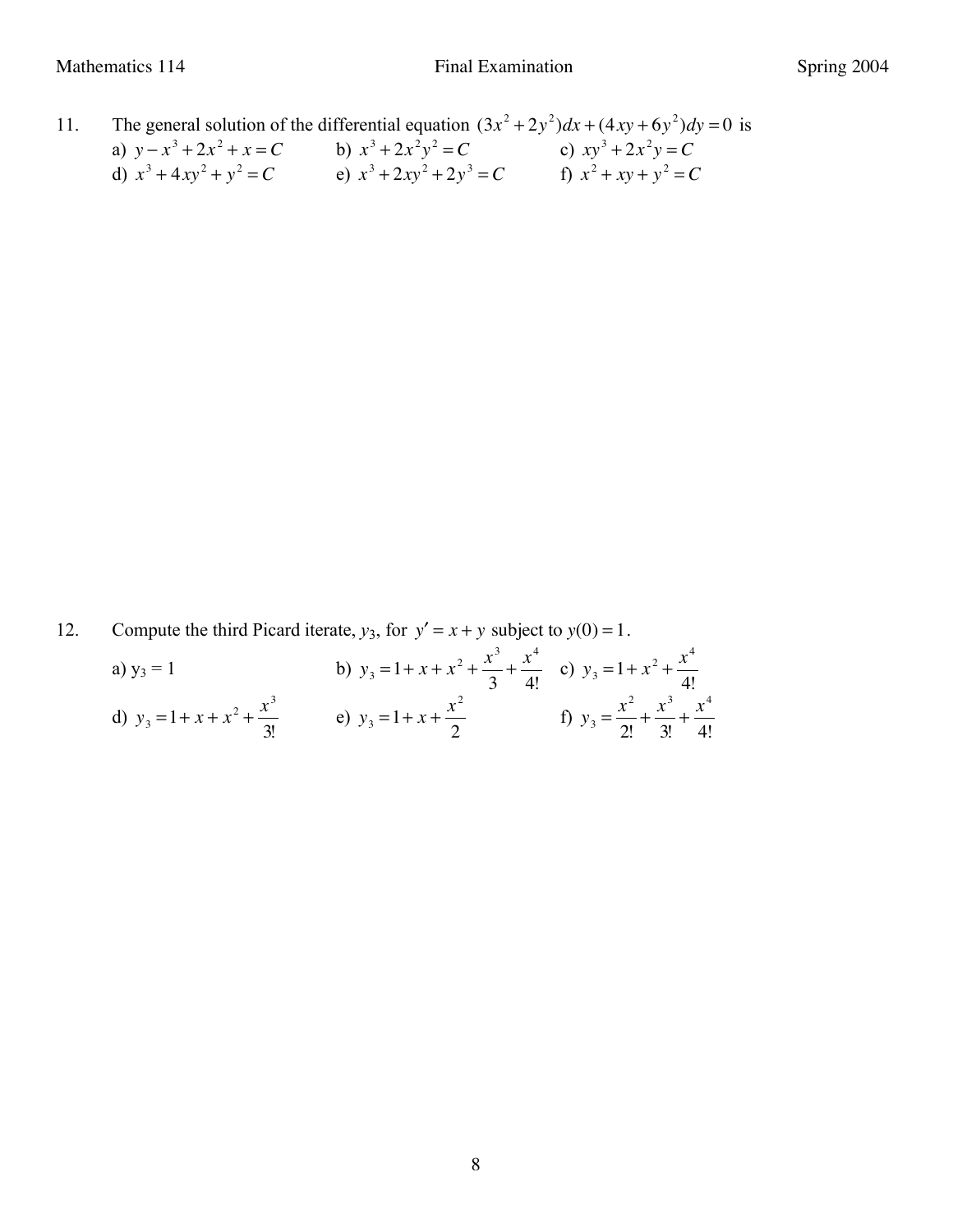13. The general solution of the differential equation  $y'' + 4y' + 4y = 0$  is

| a) $y = c_1 e^{2x} + c_2 e^{2x}$     | b) $y = c_1 e^{-2x} + c_2 e^{2x}$ | c) $y = c_1 + c_2 x^4$             |
|--------------------------------------|-----------------------------------|------------------------------------|
| d) $y = c_1 e^{-2x} + c_2 x e^{-2x}$ | e) $y = c_1 e^{-x} + c_2 e^{3x}$  | f) $y = c_1 \cos 2x + c_2 \sin 2x$ |

14. Solve the initial value problem  $y' -$ <sup>1</sup> *x*  $y = xe^x$  subject to  $y(1) = 0$ . From your solution, evaluate  $y(2)$ .

a)  $\frac{1}{2}$ 2 *e*<sup>2</sup> b)  $e^2$  c)  $2(e^2-e)$  d)  $e^2$ ln2 e)  $e^2$ +ln2 f)  $e^2+2$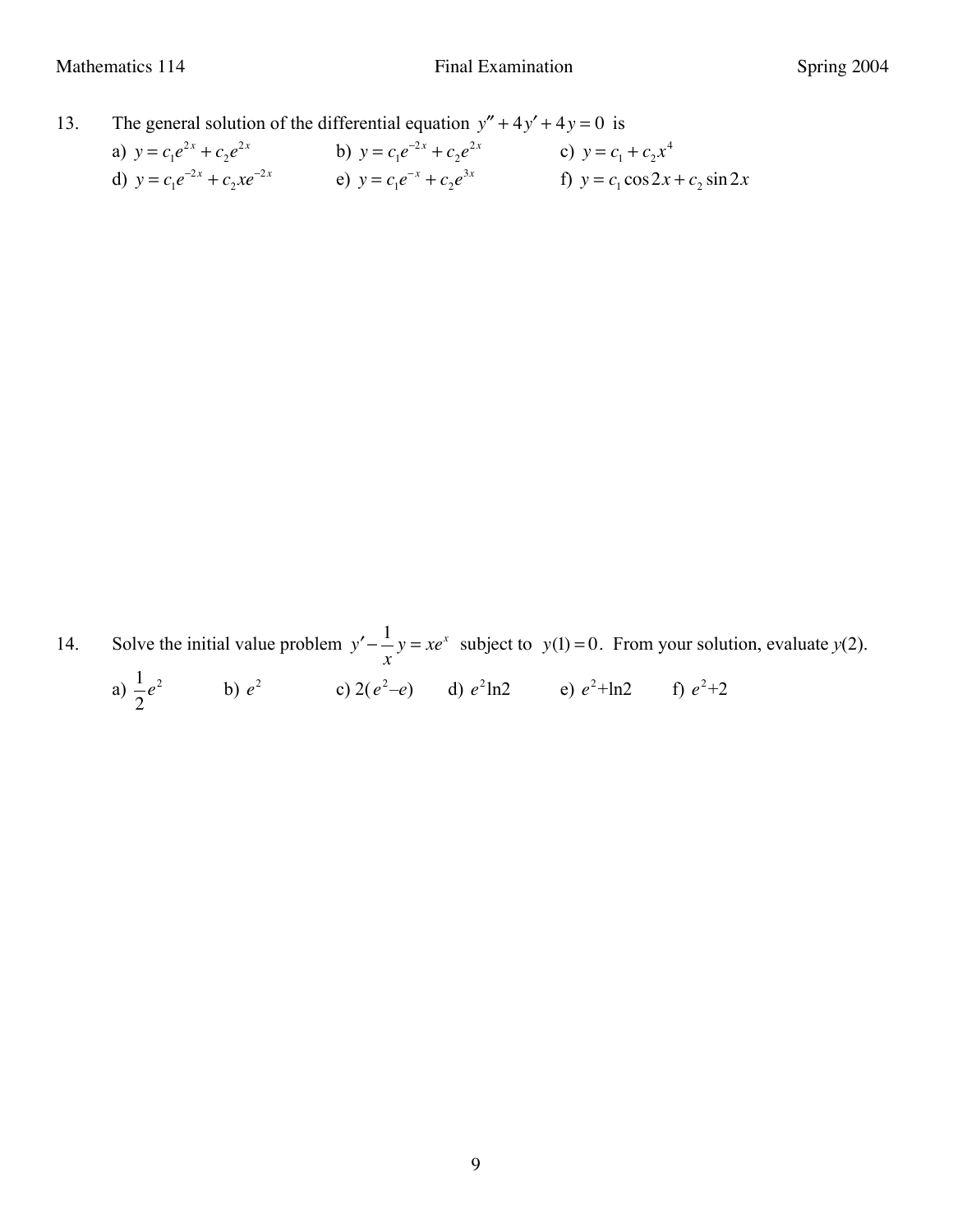- 15. Shown below are graphs of the solutions of three differential equations. The graphs are drawn using the initial condition  $y(0) = 0$  and also  $y'(0) = 1$  for the second order equations.
	- (i)  $y'' + y = 1/(10+x^2)$
	- (ii)  $y'' + y = sin(x)$
	- (iii)  $y' = cos(x + y)$



The solution graphs shown match the differential equations (i), (ii) and (iii) in the order:

(a) 1, 2, 3 (b) 1, 3, 2 (c) 2, 1, 3 (d) 2, 3, 1 (e) 3, 1, 2 (f) 3, 2, 1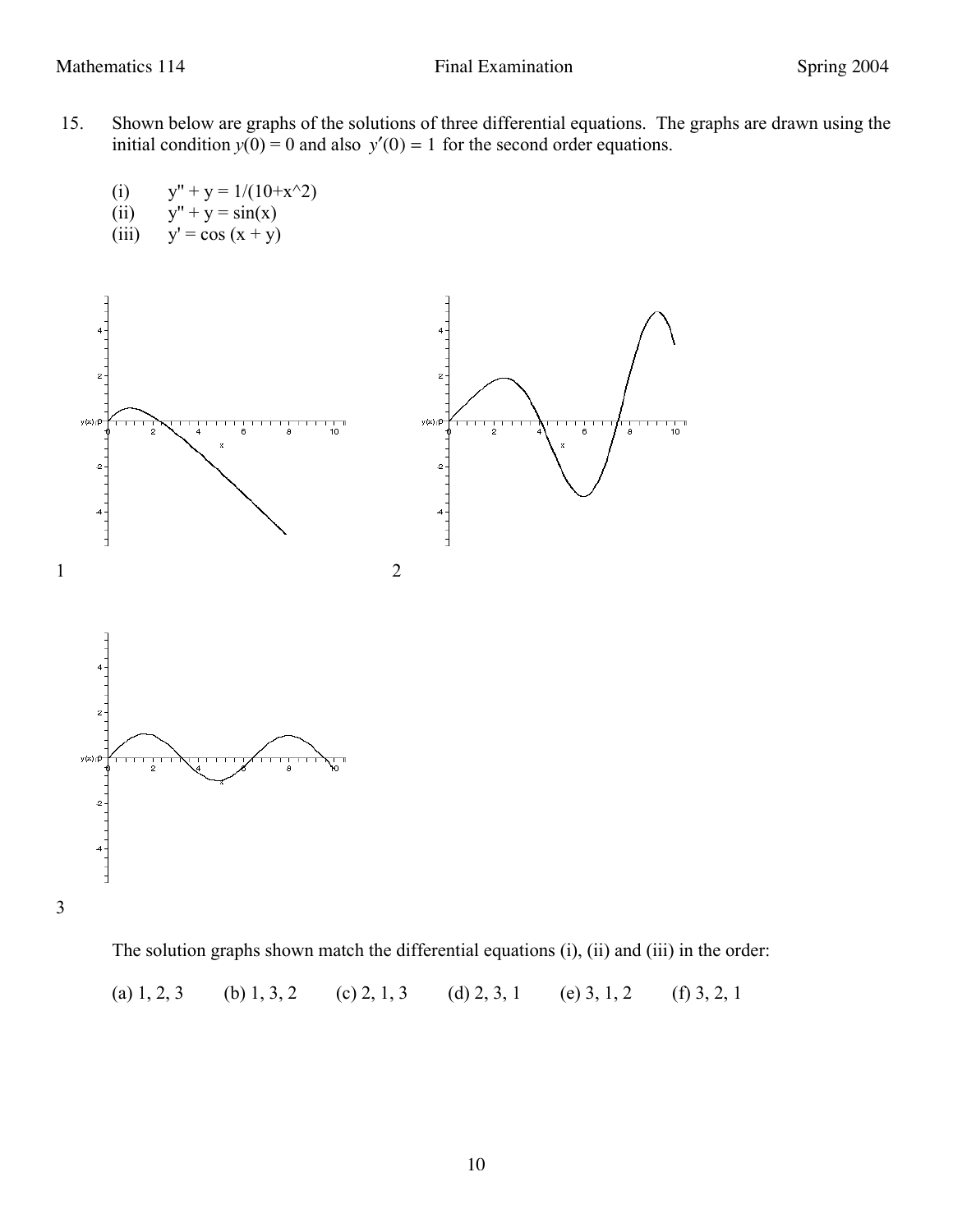## *Free Response Questions*:

Work each problem in the space provided. Write your answers in the appropriate spaces on your answer sheet.

1. A falling object is acted upon by gravity and air resistance; its height at time *t* is denoted *h*(*t*). There is

acceleration due to gravity and air resistance, respectively -g and 
$$
-k\frac{dh}{dt}
$$
, so that the particle satisfies

 $h'' + kh' + g = 0$ .

- (a) What is the distance fallen, starting from rest, after time *t*?
- (b) What is the limit as *t* goes to infinity of  $h'(t)$  ?

[NOTE: answers should be given in terms of *g* and *k*.]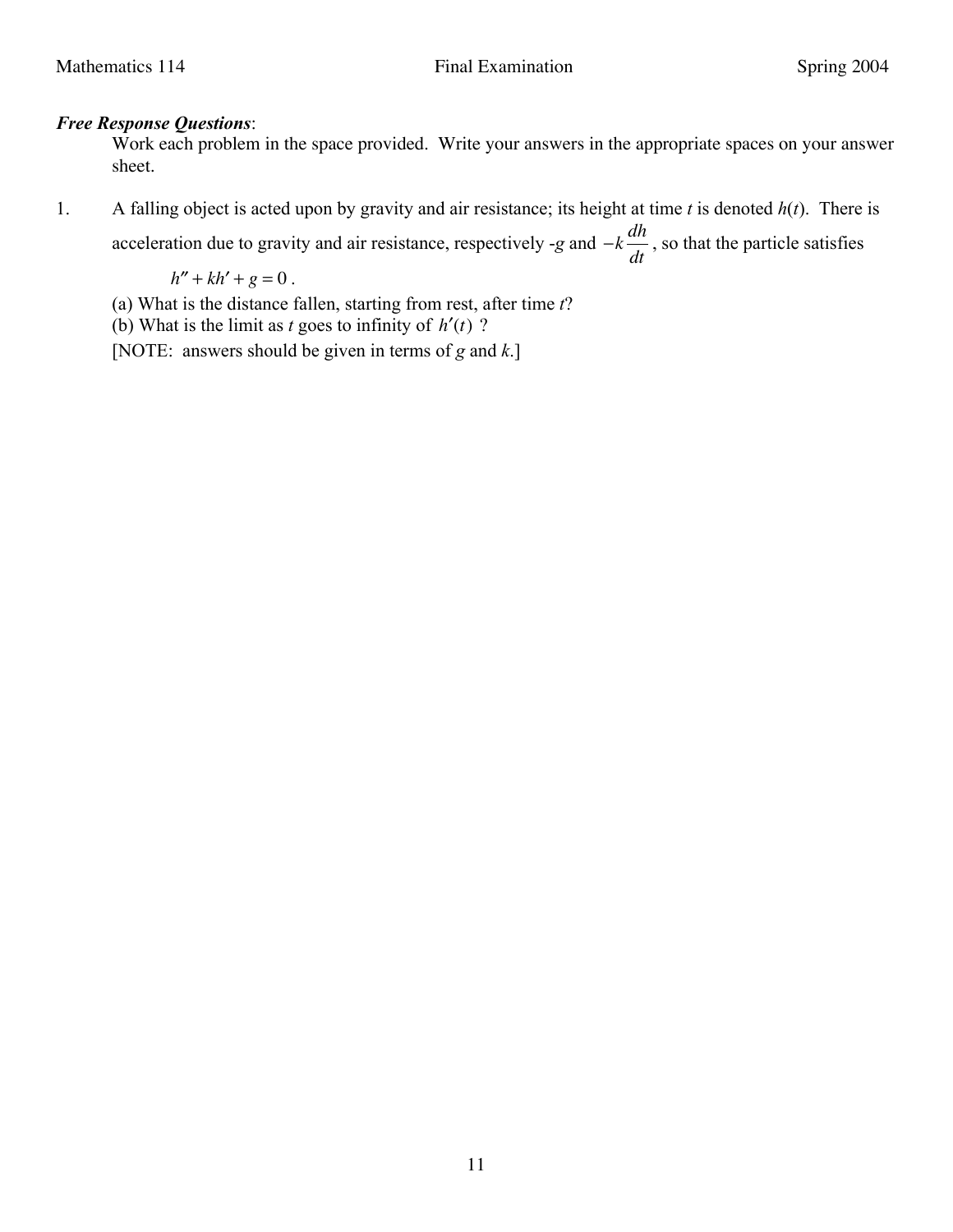2. Solve  $y'' - xy' + 2y = 0$  *subject* to  $y(0) = 1$ ,  $y'(0) = 1$  by power series expansion about  $x = 0$ . Write out all non-zero terms in the solution through the term in  $x^5$ .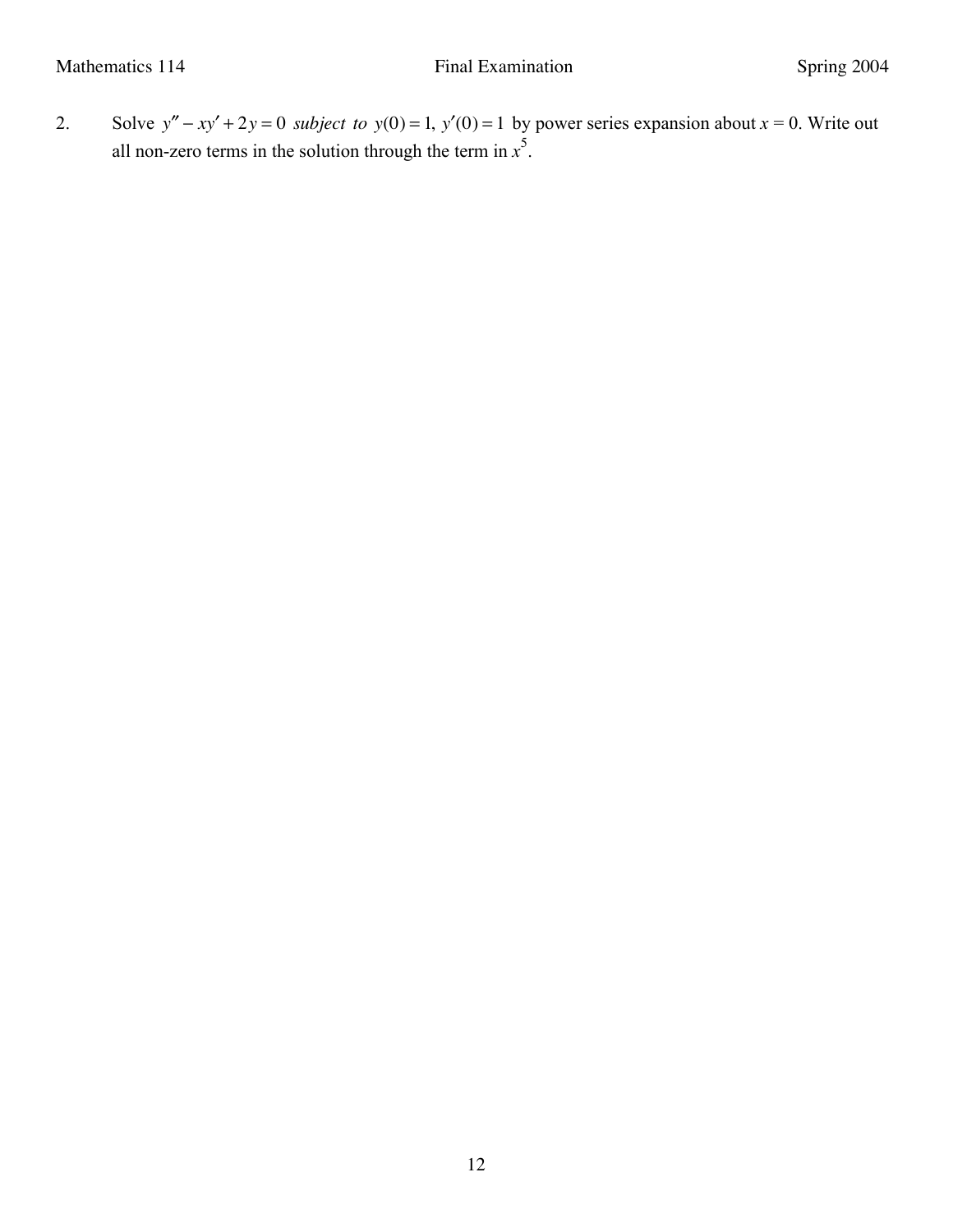3. Solve the initial value problem  $y'' + 2y' + y = e^{-x}$ *x subject to*  $y(1) = 0$ ,  $y'(1) = e^{-1}$ . From your solution, compute  $y(e)$ .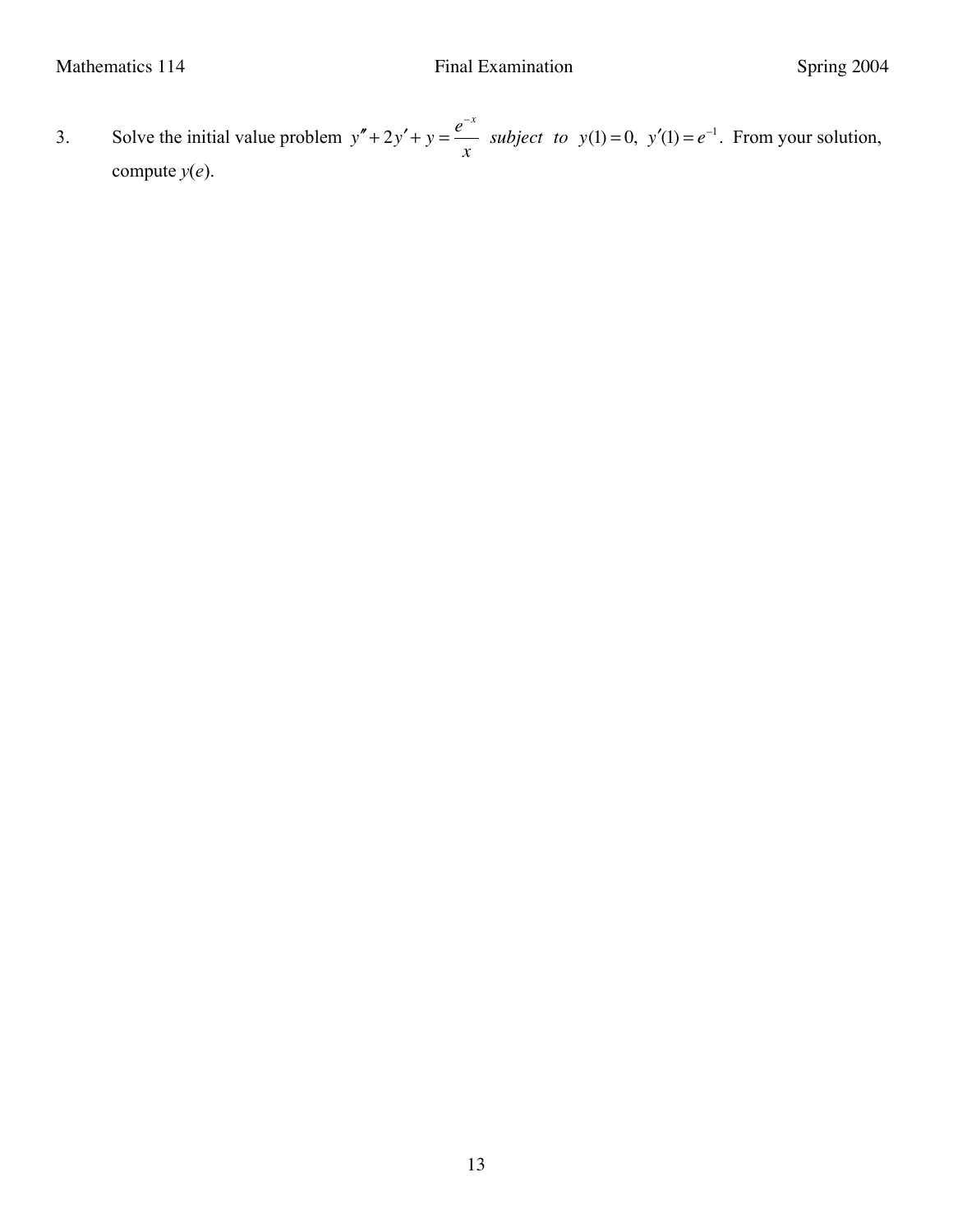4. Find the location of all absolute maxima of  $f(x, y) = x^3 - 3x y^2$  on the unit disk  $\{x^2 + y^2 \le 1\}$ .